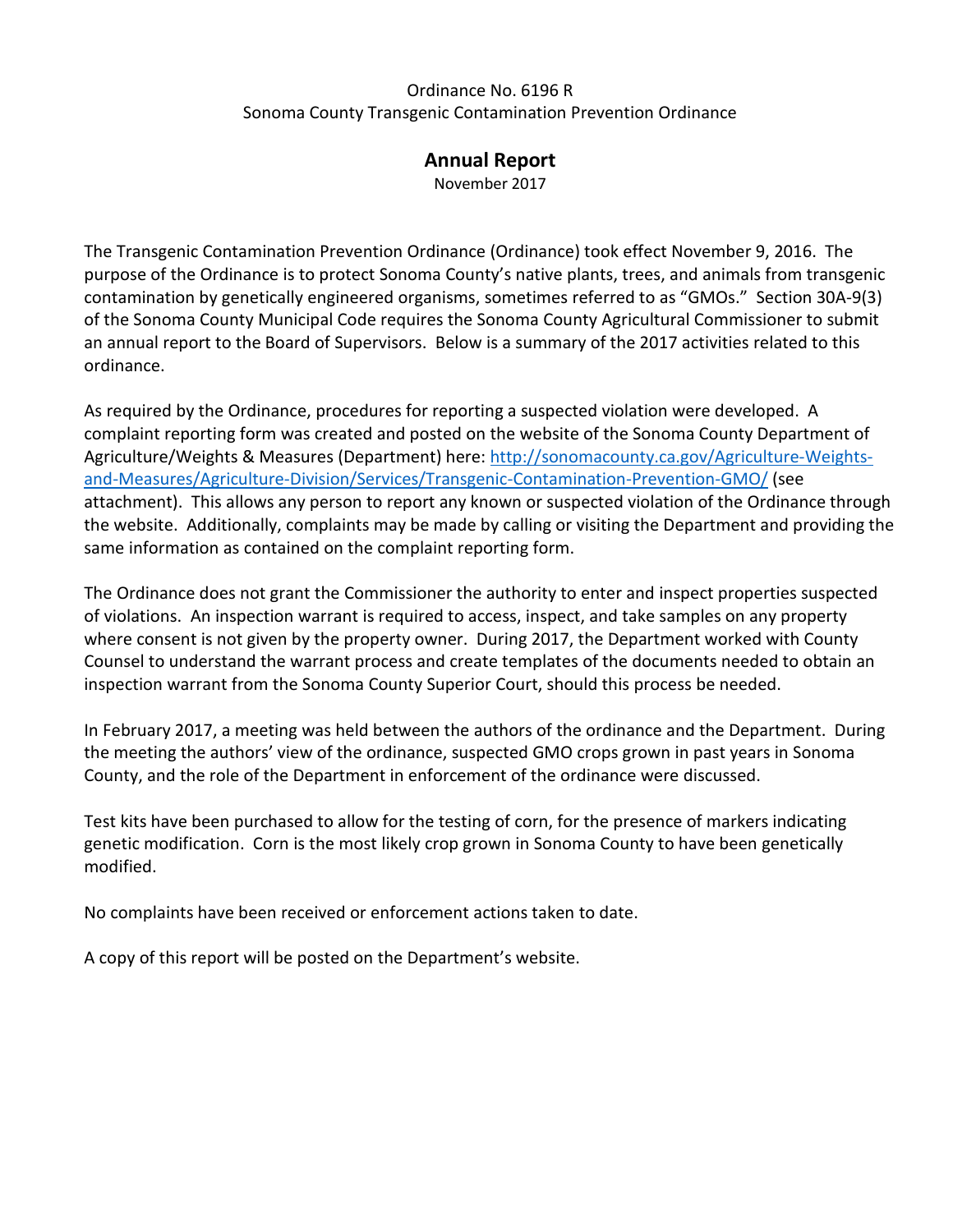# **Transgenic Contamination Prevention (GMO)**

The Sonoma County Transgenic Contamination Prevention Ordinance No. 6196R took effect in November 2016. The purpose of the ordinance is to protect Sonoma County's native plants, trees, and animals from transgenic contamination by genetically engineered organisms. Such organisms are also sometimes referred to as genetically modified organisms or GMOs.

The ordinance makes it unlawful for any person, partnership, corporation, firm, or entity of any kind to propagate, cultivate, raise, or grow genetically engineered organisms in the **unincorporated** portions of Sonoma County.

To make a complaint of a known or suspected violation, please complete the Complaint Reporting Form. The Complaint Reporting Form may be sent via email to sonomaag@sonoma-county.org or printed and mailed to the Sonoma County Department of Agriculture/Weights and Measures at 133 Aviation Blyd., Suite 110, Santa Rosa, CA 95403-1077. Complaints may also be taken over the phone by calling (707) 565-2371. All information required in the Complaint Reporting Form will be required to receive a telephone complaint. Complaints without the required information will not be accepted.

The complainant's contact information may remain confidential and not available as public record. Please check the box on the Complaint Reporting Form to remain confidential, or let the biologist know that you would like to remain confidential when filing a complaint over the phone.

Please contact the Department of Agriculture/Weights and Measures at (707) 565-2371 with any questions.

## **Related Documents:**

Complaint Reporting Form (PDF:269 kB)

Sonoma County Transgenic Contamination Prevention Ordinance No. 6196R (PDF:383 kB)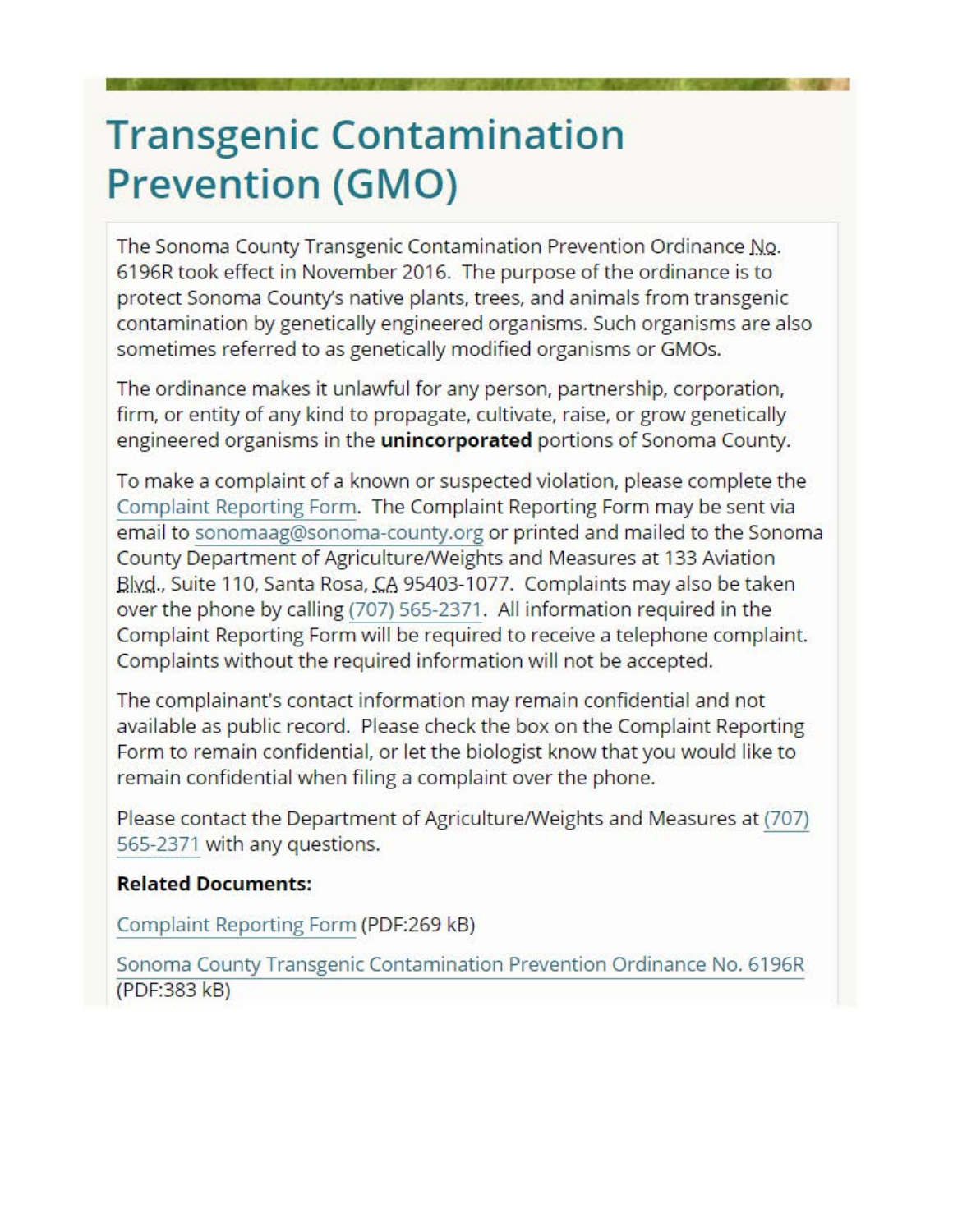# **DEPARTMENT OF AGRICULTURE/WEIGHTS & MEASURES**

**Tony Linegar** 

Agricultural Commissioner Sealer of Weights & Measures



133 Aviation Blvd., Suite 110 Santa Rosa, CA 95403-1077

(707) 565-2371 Fax (707) 565-3850

#### **Sonoma County Transgenic Contamination Prevention Ordinance No. 6196R**

#### **Complaint Reporting Form**

#### **Known/Suspected Genetically Modified Organism Production**

#### **All fields marked with an asterisk (\*) are required.**

| Sealer of Weights & Measures                                                                                                                                                                                                                                                                                                                                                             | <b>AGRICULTURE</b><br>INDUSTRY                                        | $(707)$ 565-2371 Fax $(707)$ 565-3850<br>sonomacounty.ca.gov/AWM |
|------------------------------------------------------------------------------------------------------------------------------------------------------------------------------------------------------------------------------------------------------------------------------------------------------------------------------------------------------------------------------------------|-----------------------------------------------------------------------|------------------------------------------------------------------|
|                                                                                                                                                                                                                                                                                                                                                                                          | Sonoma County Transgenic Contamination Prevention Ordinance No. 6196R |                                                                  |
|                                                                                                                                                                                                                                                                                                                                                                                          | <b>Complaint Reporting Form</b>                                       |                                                                  |
|                                                                                                                                                                                                                                                                                                                                                                                          | Known/Suspected Genetically Modified Organism Production              |                                                                  |
| The Sonoma County Transgenic Contamination Prevention Ordinance (No. 6196R) makes it unlawful for any pers<br>partnership, corporation, firm or entity of any kind to propagate, cultivate, raise or grow genetically enginee<br>organisms in the unincorporated portions of Sonoma County. Such organisms are also sometimes referred to<br>"genetically modified organisms" or "GMOs." |                                                                       |                                                                  |
| To make a complaint of a known or suspected violation, fill out the form below. Please email it to our office<br>sonomaag@sonoma-county.org or print it out and mail, fax, or bring it in to the Department of Agriculture/ Weig<br>and Measures. You may also make a report over the phone, giving the information below. Complaints with<br>required information will not be accepted. |                                                                       |                                                                  |
| If you wish your contact information to remain confidential, please check here:<br>Contact information marked confidential is not available as public record.                                                                                                                                                                                                                            |                                                                       |                                                                  |
| All fields marked with an asterisk (*) are required.                                                                                                                                                                                                                                                                                                                                     |                                                                       |                                                                  |
| <b>Your Contact Information</b>                                                                                                                                                                                                                                                                                                                                                          |                                                                       |                                                                  |
| Name*: Name *:                                                                                                                                                                                                                                                                                                                                                                           |                                                                       |                                                                  |
|                                                                                                                                                                                                                                                                                                                                                                                          |                                                                       |                                                                  |
| Mailing Address*:                                                                                                                                                                                                                                                                                                                                                                        |                                                                       |                                                                  |
|                                                                                                                                                                                                                                                                                                                                                                                          |                                                                       |                                                                  |
| <b>Complaint Information</b>                                                                                                                                                                                                                                                                                                                                                             |                                                                       |                                                                  |
|                                                                                                                                                                                                                                                                                                                                                                                          |                                                                       |                                                                  |
|                                                                                                                                                                                                                                                                                                                                                                                          |                                                                       |                                                                  |
|                                                                                                                                                                                                                                                                                                                                                                                          |                                                                       |                                                                  |
|                                                                                                                                                                                                                                                                                                                                                                                          |                                                                       |                                                                  |
|                                                                                                                                                                                                                                                                                                                                                                                          |                                                                       |                                                                  |